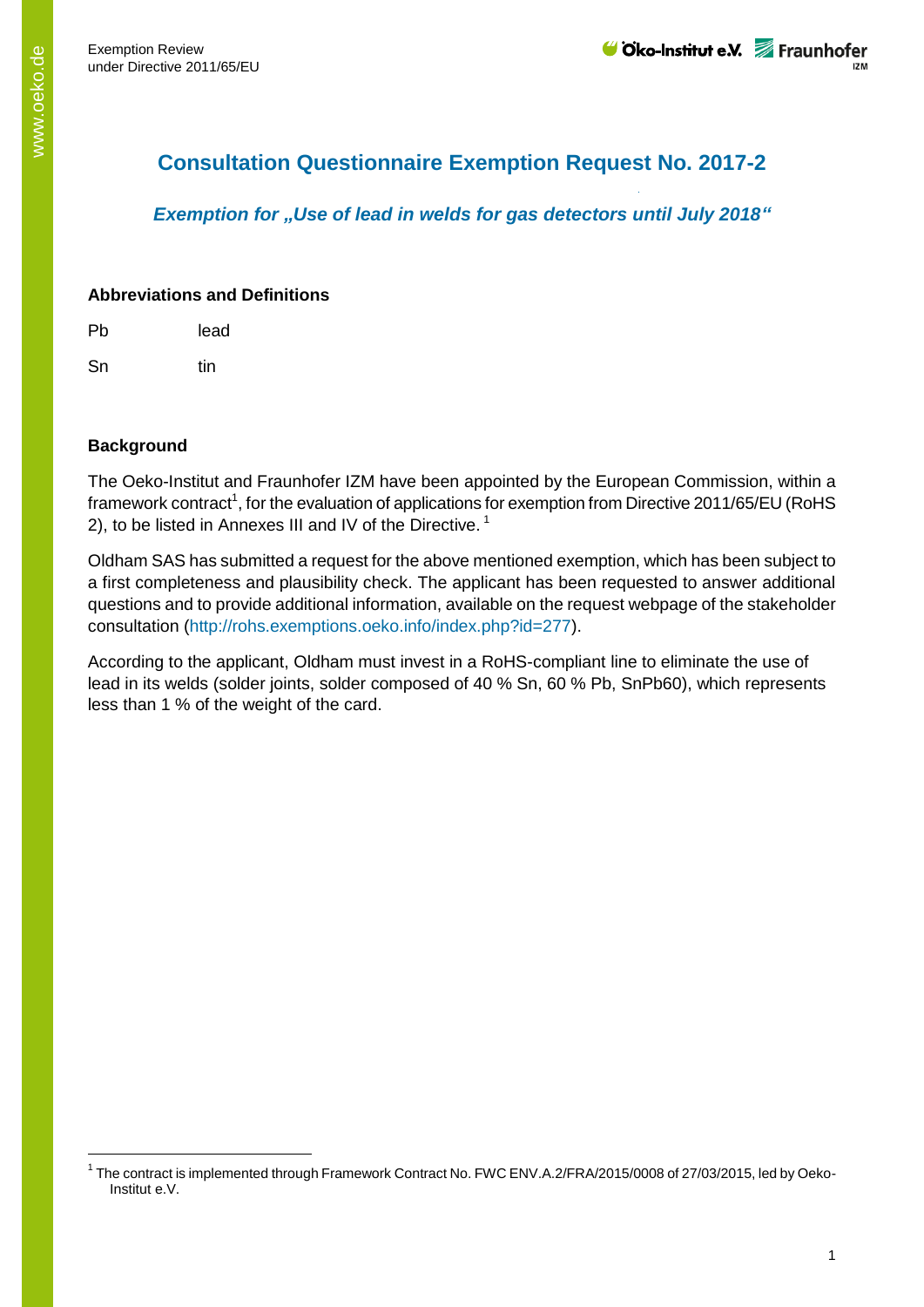#### **Figure 1: Main board of a gas detector**



*"These financial investments are important; the option of subcontracting electronic cards to a supplier equipped with a lead-free process is also possible. The strategic choice to invest in a new production line or to subcontract will be effective during the month of January 2017. The modification of our cards will then take at least 12 months (about 100 different cards to modify). The date of July 22, 2017 valid until today will not be held."*

The applicant explains that the main reason why Oldham has not yet achieved RoHS compliance is that Oldham has faced four changes of ownership since 2013. Actions were put on hold due to some changes in strategy and the freeze of investments as part of successive shareholder changes.

For details, please check the applicant's exemption request and answers to the clarification questionnaire under: http://rohs.exemptions.oeko.info/index.php?id=277

The objective of this consultation and the review process is to collect and to evaluate information and evidence according to the criteria listed in Art. 5 (1) (a) of Directive 2011/65/EU (RoHS II), which can be found under:

<http://eur-lex.europa.eu/LexUriServ/LexUriServ.do?uri=CELEX:32011L0065:EN:NOT>

If you would like to contribute to the stakeholder consultation, please answer the following questions: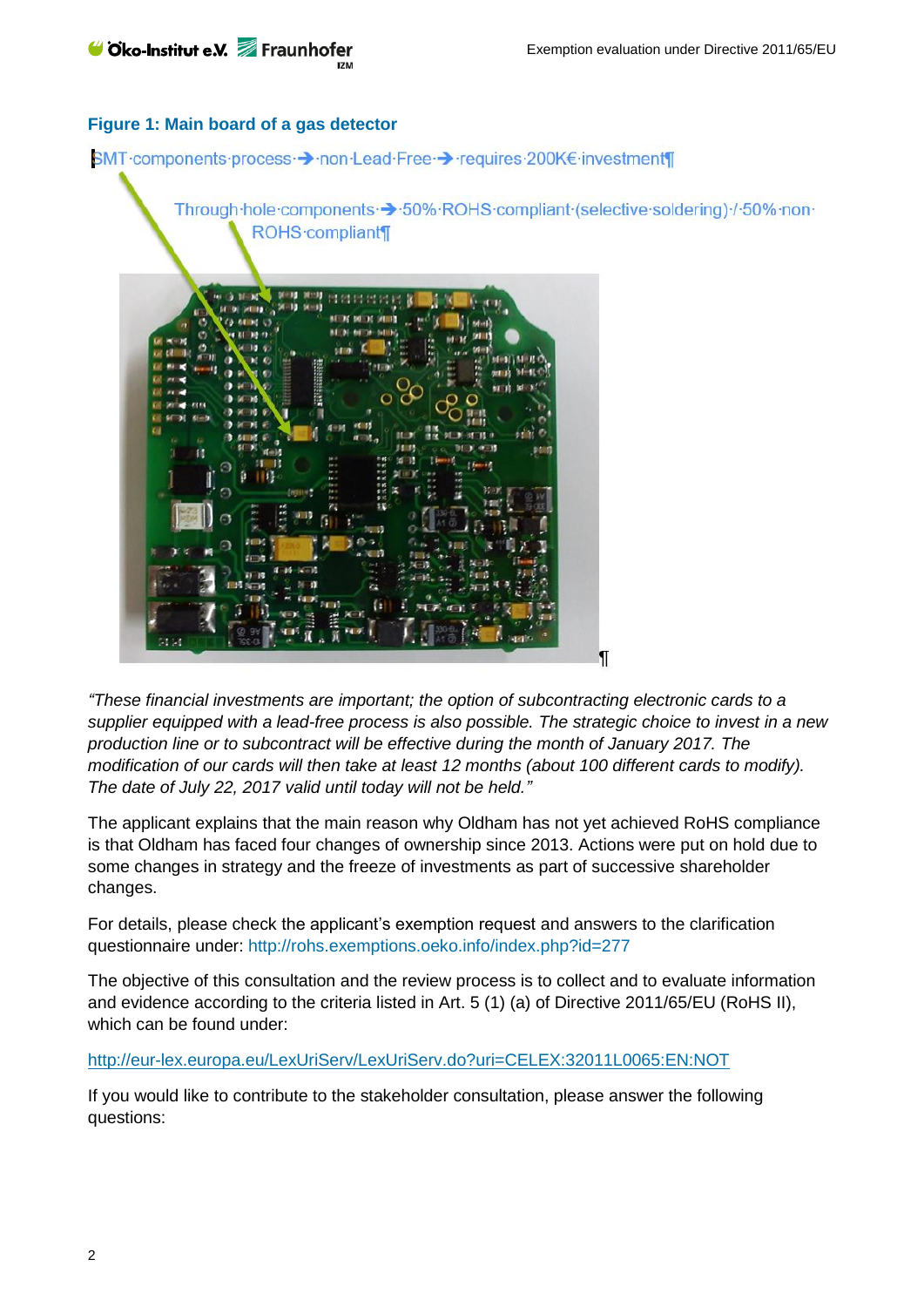#### **Questions**

- 1. The applicant has requested an exemption, proposing the following wording:
	- *"Use of lead in welds for gas detectors"*
	- a. Do you agree with the scope of the exemption as proposed by the applicant?
	- b. Please suggest an alternative wording and explain your proposal, if you do not agree with the proposed exemption wording.
	- c. Please explain why you either support the applicant's request or object to it. To support your views, please provide detailed technical argumentation / evidence in line with the criteria in Art. 5(1)(a) to support your statement.
- 2. Please provide information concerning possible substitutes or developments that may enable reduction, substitution or elimination, at present or in the future for the application addressed in the above requested exemption;
	- a. In this regard, please provide information as to alternatives that may cover part or all of the applicability range of *the application*;
	- b. Please provide data as to application specifications to support your view.
- 3. Please provide information as to research initiatives which are currently looking into the development of possible alternatives for some or all of the application range for which the exemption is requested.
	- a. Please explain what part of the application range is of relevance for such initiatives (in what applications substitution may be possible in the future).
	- b. Please provide a roadmap of such on-going research (phases that are to be carried out), detailing the current status as well as the estimated time needed for further stages.
- 4. The applicant estimates the lead quantity which would be used under the exemption to be around 3 % of the weight of the boards; around 500 kg per year, from which 75 % would enter the EU market. Can you confirm these figures? Otherwise please provide information which you think to be more realistic and provide a rough calculation on which you base your figures.
- 5. According to the applicant, the overall worldwide market for fixed gas detection is about 600 M\$ and about 150 M\$ in Europe, which represents overall close to 300,000 units per year on the market (estimation).

Can you confirm these figures? Otherwise please provide information which you think to be more realistic.